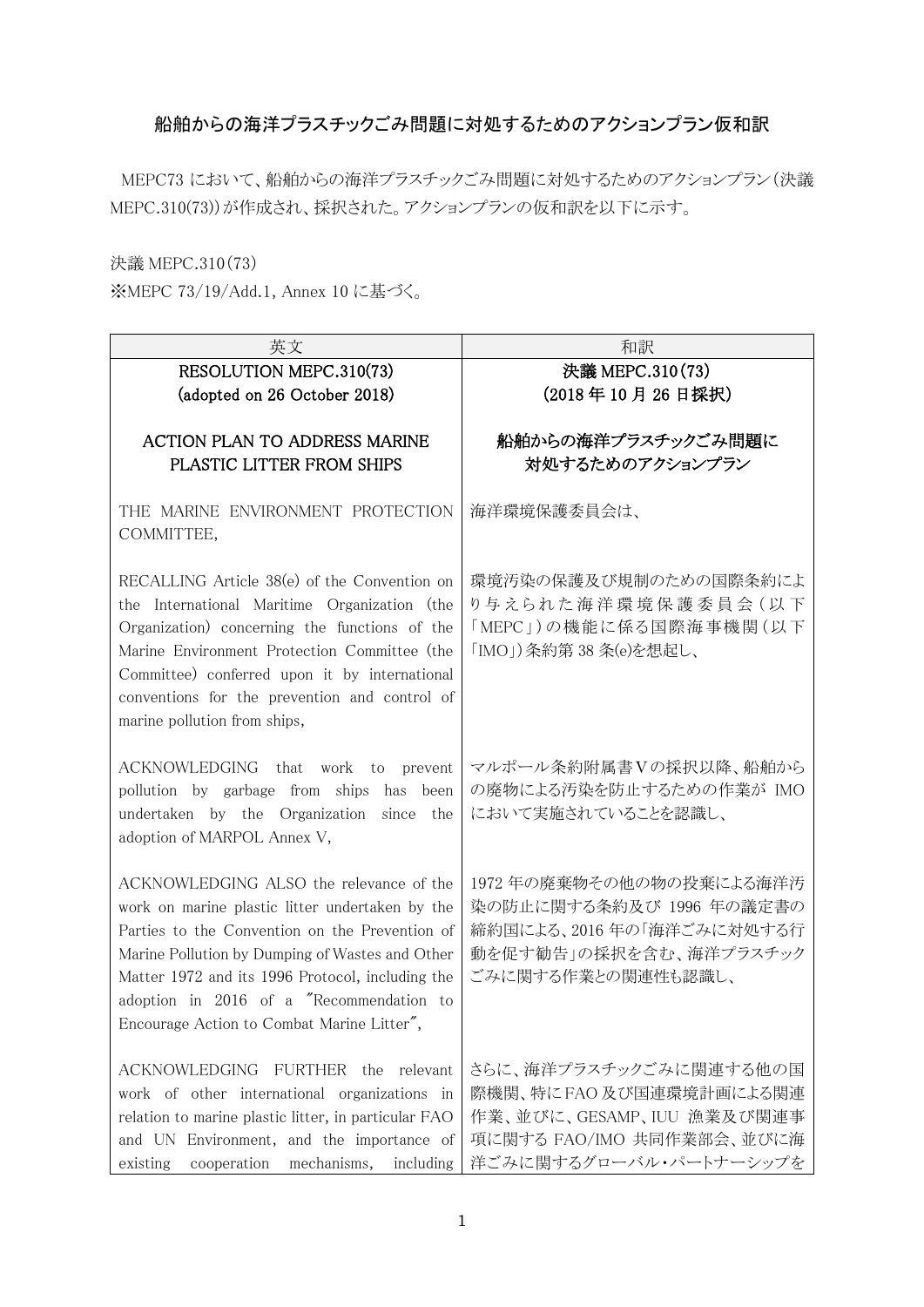| GESAMP, the Joint FAO/IMO Ad Hoc Working<br>Group on IUU fishing and related matters, and the<br>Global Partnership for Marine Litter,                                                                                                                                                                                                                                                                                                                          | 含む既存の協力体制の重要性も認識し、                                                                                                                                                                                      |
|-----------------------------------------------------------------------------------------------------------------------------------------------------------------------------------------------------------------------------------------------------------------------------------------------------------------------------------------------------------------------------------------------------------------------------------------------------------------|---------------------------------------------------------------------------------------------------------------------------------------------------------------------------------------------------------|
| RECALLING the United Nations 2030 Agenda for<br>Development,<br>Sustainable<br>in<br>particular<br>Sustainable<br>Development Goal<br>(SDG)<br>14:<br>Conserve and sustainably use the oceans, seas and<br>marine resources for sustainable development,                                                                                                                                                                                                        | 国連の持続可能な開発のための 2030 アジェン<br>ダ、特に、「持続可能な開発目標(SDG)14:海洋<br>と海洋資源を持続可能な開発に向けて保全し、<br>持続可能な形で利用する」を想起し、                                                                                                     |
| RECALLING ALSO that the Assembly, at its<br>thirtieth session, in December 2017, recognized<br>the ongoing problem of marine plastic pollution, as<br>addressed in MARPOL Annex V, which required<br>further consideration as part of a global solution<br>within the framework of ocean governance, in<br>of Sustainable<br>of the<br>target<br>pursuance<br>Development Goal 14 to prevent and significantly<br>reduce marine pollution of all kinds by 2025, | 総会が、2017年12月の第30回会合において、<br>マルポール条約附属書Vで対処している海洋プ<br>ラスチック汚染の問題が進行中であり、2025 年ま<br>でにあらゆる種類の海洋汚染を防止し大幅に削<br>減するための持続可能な開発目標 14 のターゲッ<br>トに従って、海洋ガバナンスの枠組における世界<br>的解決策の一環としてさらなる検討が必要である<br>と認識したことも想起し、 |
| 1 ADOPTS the Action Plan to address marine<br>plastic litter from ships (hereinafter the Action<br>Plan) as set out in the annex to the present<br>resolution;                                                                                                                                                                                                                                                                                                  | 本決議の附属書に示す船舶からの海洋プラ<br>$\mathbf{1}$<br>スチックごみ問題に対処するためのアクションプラ<br>ン(以下「アクションプラン」)を採択する;                                                                                                                 |
| 2 NOTES the application of the Action Plan to all<br>ships, including fishing vessels;                                                                                                                                                                                                                                                                                                                                                                          | アクションプランが漁船を含む全ての船舶に<br>2<br>適用されることを銘記する;                                                                                                                                                              |
| INVITES the<br>Secretary-General of the<br>3<br>Organization to make adequate provisions in the<br>Integrated Technical Cooperation Programme<br>(ITCP) to support relevant follow-up actions of<br>the Action Plan;                                                                                                                                                                                                                                            | IMO の事務局長に対し、アクションプランの関<br>3<br>連するフォローアップアクションを支援するため、<br>統合技術協力プログラム(ITCP)に適切な規定を<br>設けるよう要請する;                                                                                                       |
| 4 AGREES to keep the Action Plan under review,<br>with a view to assessing, in 2023, the effectiveness<br>of the actions within the Action Plan against the<br>intended outcomes.                                                                                                                                                                                                                                                                               | 想定される成果に対するアクションプラン内の<br>4<br>アクションの有効性を 2023 年に評価することを視<br>野に入れ、アクションプランを継続的に見直すこと<br>に合意する。                                                                                                           |
| <b>ANNEX</b><br><b>ACTION PLAN TO ADDRESS MARINE</b><br>PLASTIC LITTER FROM SHIPS                                                                                                                                                                                                                                                                                                                                                                               | 附属書<br>船舶からの海洋プラスチックごみ問題に<br>対処するためのアクションプラン                                                                                                                                                            |
| Background<br>1<br>Marine plastic litter enters the marine<br>1.1                                                                                                                                                                                                                                                                                                                                                                                               | 背景<br>$\mathbf{1}$<br>海洋プラスチックごみは、陸上及び海上に<br>1.1                                                                                                                                                        |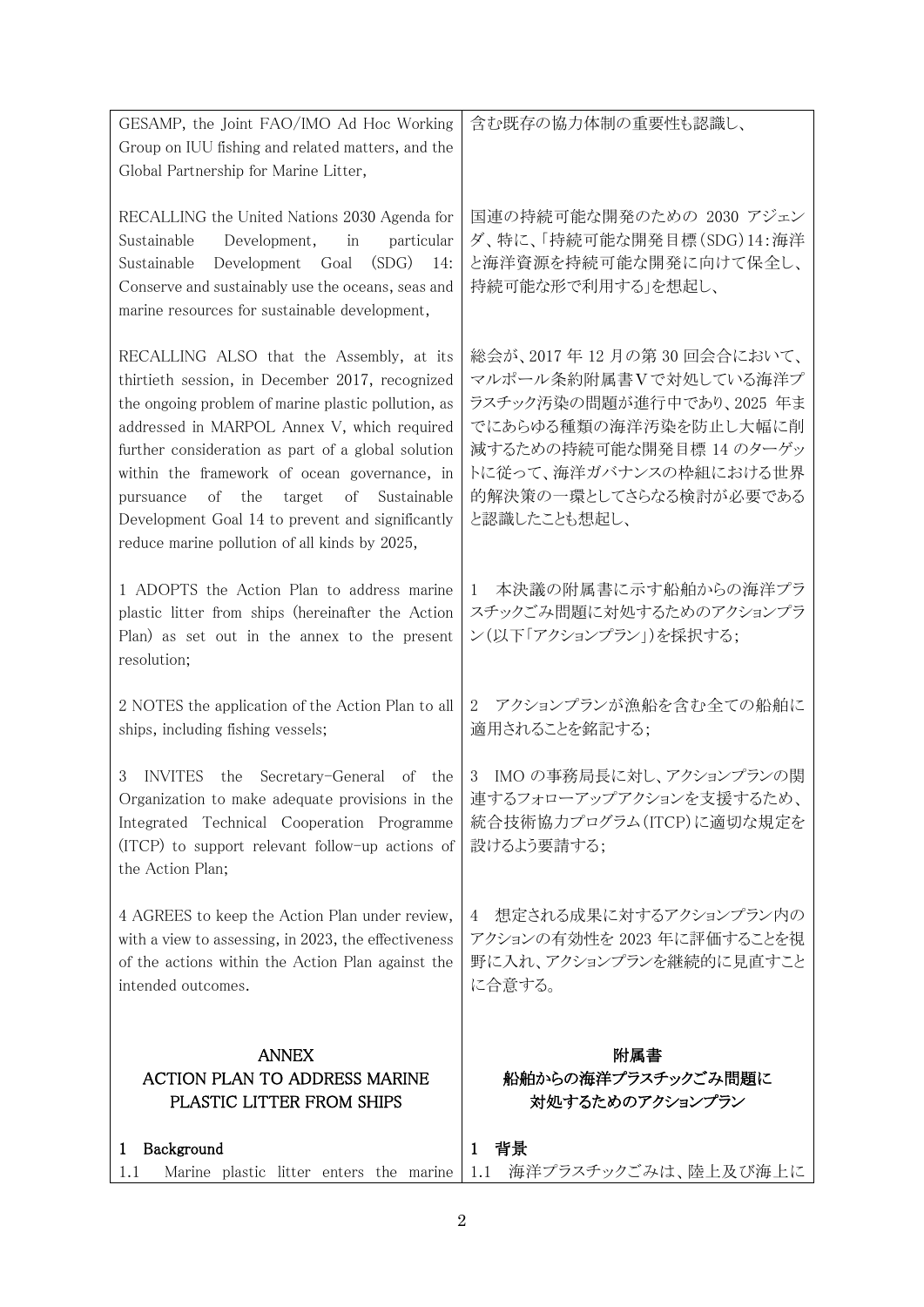environment as a result of a wide range of landand sea-based activities. Both macroplastics (e.g. large plastic items such as plastic bags, water bottles and fishing gear) and microplastics (small plastic particles generally five millimetres or less in size) persist in the marine environment and result in harmful effects on marine life and biodiversity, as well as negative impacts on human health. In addition, marine plastic litter negatively impacts on activities such as tourism, fisheries and shipping. This plastic material has the potential to be brought back into the economy by means of reuse or recycling. Studies demonstrate that despite the existing regulatory framework to prevent marine plastic litter from ships discharges into the sea continue to occur.

1.2 IMO has recognized the importance of preventing pollution by garbage, including plastics, from ships since the adoption of MARPOL Annex V, as well as the dumping of various types of waste, including plastics, into the sea through the Convention on the Prevention of Marine Pollution by Dumping of Wastes and Other Matter 1972 (London Convention or LC) and its 1996 Protocol (London Protocol or LP). This commitment was reinforced by the IMO Assembly, at its thirtieth session, in December 2017, recognizing the ongoing problem of marine plastic pollution, as addressed in MARPOL Annex V, which required further consideration as part of a global solution within the framework of ocean governance, in pursuance of the target of Sustainable Development Goal 14 to prevent and significantly reduce marine pollution of all kinds by 2025.

1.3 IMO has committed to working closely with a number of partners to address the issue of marine plastic litter including, but not limited to:

- .1 FAO through the Joint FAO/IMO Ad Hoc Working Group on IUU Fishing and Related Matters (JWG);
- .2 the Joint Group of Experts on the Scientific

おける幅広い活動の結果として海洋環境に排出 される。マクロプラスチック(例えば、ビニール袋、 ペットボトル及び漁具などの大きなプラスチック用 品)及びマイクロプラスチック(一般に 5mm 以下の 小さなプラスチック粒子)のいずれも、海洋環境中 に残留し、海洋生物や生物多様性に対して有害 な影響を及ぼすだけでなく、人の健康にも悪影響 を及ぼす。さらに、海洋プラスチックごみは、観 光、漁業及び海運業などの活動にも悪影響を及 ぼす。プラスチックは、再利用やリサイクルによっ て経済的に再生することができる。調査研究によ ると、船舶からの海洋プラスチックごみを防止する ための既存の規制枠組があるにもかかわらず、海 への排出は起こり続けている。

1.2 IMO は、マルポール条約附属書Ⅴの採択 以降、1972 年の廃棄物その他の物の投棄による 海洋汚染の防止に関する条約(ロンドン条約又は LC)及び 1996 年の議定書(ロンドン議定書又は LP)を通じたプラスチックを含む様々な種類の廃 棄物の海洋投棄だけでなく、船舶からのプラスチ ックを含む廃物による汚染を防止することの重要 性も認識してきた。この責任は、2017 年 12 月の 第 30 回 IMO 総会会合において、マルポール条 約附属書Ⅴで対処している海洋プラスチック汚染 の問題が進行中であり、2025 年までにあらゆる種 類の海洋汚染を防止し大幅に削減するための持 続可能な開発目標14のターゲットに従って、海洋 ガバナンスの枠組における世界的解決策の一環 としてさらなる検討が必要であると認識されたこと によって強化された。

1.3 IMO は、海洋プラスチックごみ問題に取り組 むために、多くのパートナー(以下を含むが、これ に限らない。)と緊密に協力してきた:

.1 FAO (IUU 漁業及び関連事項に関する FAO/IMO 共同作業部会(JWG)を通じて);

.2 海洋環境保護の科学的側面に関する専門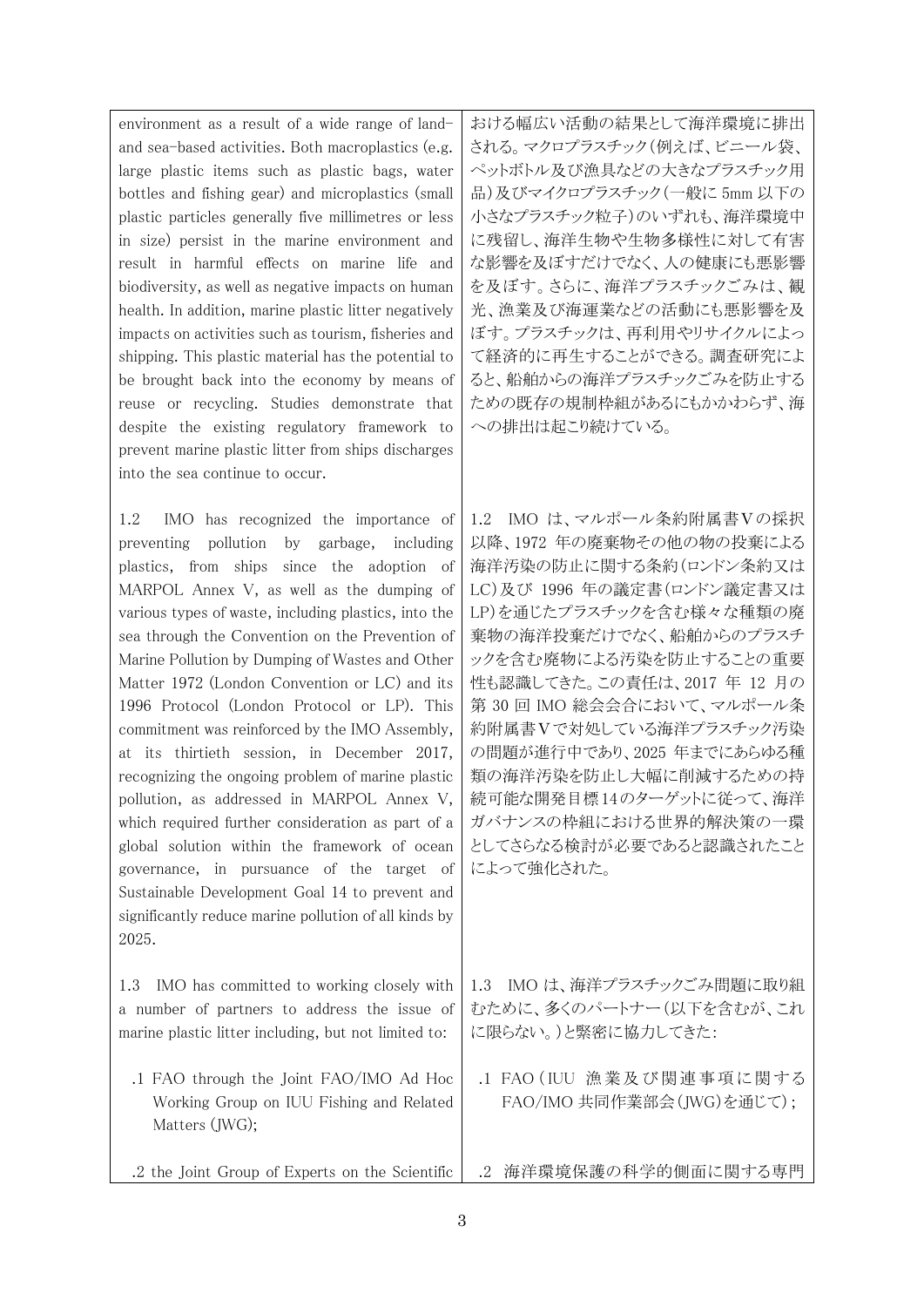Aspects of Marine Environmental Protection (GESAMP);

- .3 the UN Environment-managed Global Partnership on Marine Litter (GPML);
- .4 the United Nations Open-ended Informal Consultative Process on Oceans and the Law of the Sea (ICP); and
- .5 the United Nations Environment Assembly (UNEA).

1.4 IMO recognizes the importance of continued action to manage this global issue with the development of an Action Plan to address marine plastic litter from ships. In addition, the thirtyeighth Consultative Meeting of Contracting Parties to the London Convention and the eleventh Meeting of Contracting Parties to the London Protocol adopted a "Recommendation to Encourage Action to Combat Marine Litter".

### 2 Objective

The Action Plan to address marine plastic litter from ships has been developed to contribute to the global solution for preventing marine plastic litter entering the oceans through ship-based activities. This Action Plan provides IMO with a mechanism to identify specific outcomes, and actions to achieve these outcomes, in a way that is meaningful and measurable. The Action Plan builds on existing policy and regulatory frameworks, and identifies opportunities to enhance these frameworks and introduce new supporting measures to address the issue of marine plastic litter from ships.

#### 3 Time frames

3.1 In line with the time frames provided in Sustainable Development Goal 14, the measures within this Action Plan should be completed by 2025.

家会合(GESAMP);

- .3 国連環境計画による、海洋ごみに関するグロ ーバル・パートナーシップ(GPML);
- .4 海洋及び海洋法に関する国連非公式協議 プロセス(ICP);及び

.5 国連環境総会(UNEA)。

1.4 IMO は、船舶からの海洋プラスチックごみ問 題に対処するためのアクションプランを策定するこ とによってこの世界的問題に対応するための行動 を継続することの重要性を認識している。さらに、 第 38 回ロンドン条約締約国会議及びロンドン議 定書第 11 回締約国会議において、「海洋ごみに 対処する行動を促す勧告」を採択した。

## 2 目的

船舶からの海洋プラスチックごみ問題に対処する ためのアクションプランは、船舶関連の活動による 海洋プラスチックごみの海への排出の防止に関 する世界的解決に貢献するために策定された。 本アクションプランは、明確な成果及びそれを達 成するためのアクションを有意義かつ測定可能な 形で特定する仕組みを IMO に提供する。アクショ ンプランは、既存の政策及び規制の枠組に基づ いており、船舶からの海洋プラスチックごみ問題 に対処するために、それらの枠組を強化し、また は新たな支援策を導入する機会を特定する。

## 3 タイムフレーム

3.1 持続可能な開発目標 14 のタイムフレームに 合わせて、本アクションプランに含まれる対策は 2025 年までに完了する。

3.2 Priority actions under this plan, to be pursued upon adoption of this plan, have been 3.2 本プランの採択時に定められた優先アクショ ンは、以下のアクションテーブルに示されている。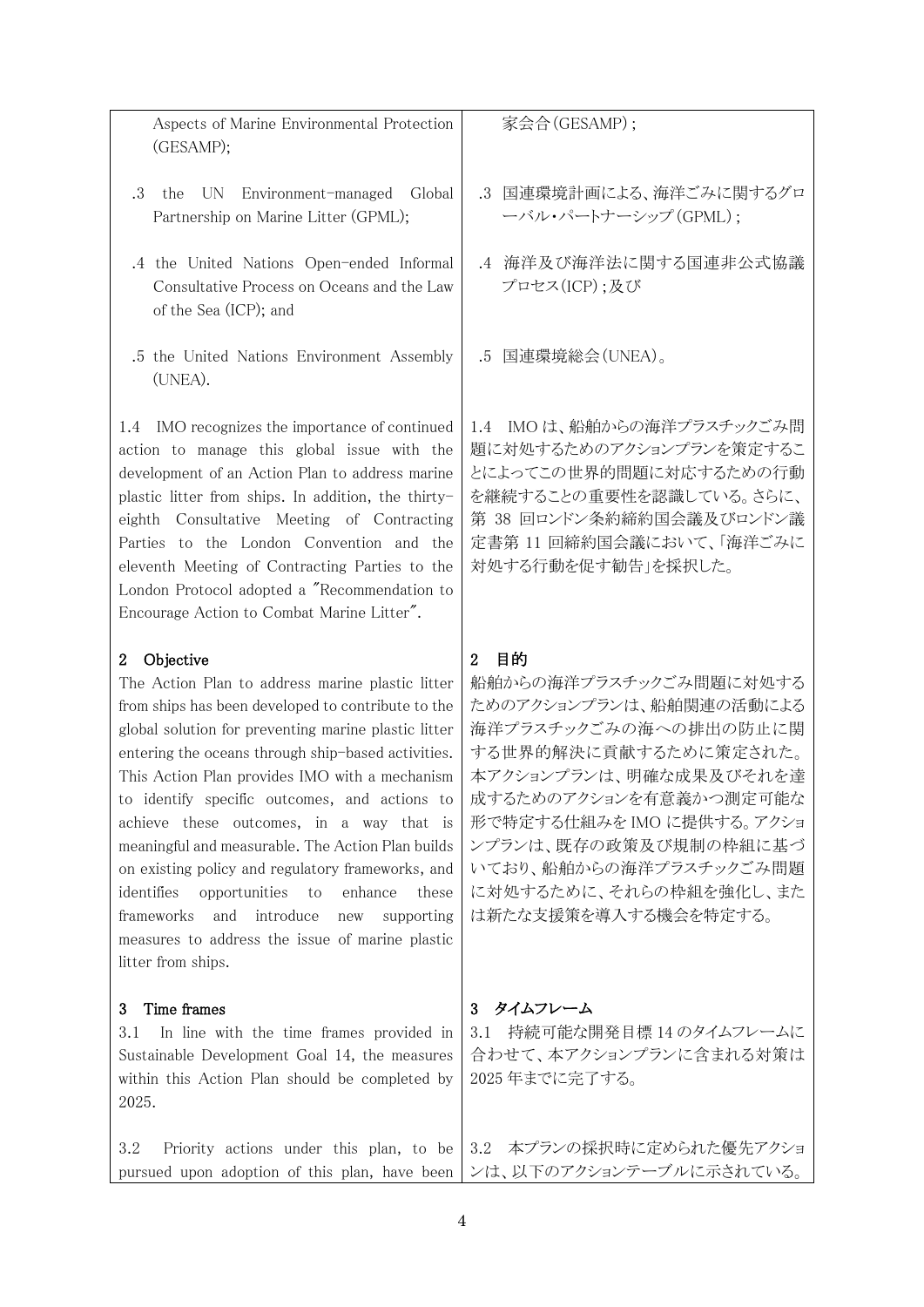| identified in the below table of actions. Further        | 個別の対策に関する具体的なタイムフレームは、 |
|----------------------------------------------------------|------------------------|
| specific time frames for individual measures should      | 海洋環境保護委員会による毎年の見直し及び評  |
| be evaluated during the annual review and 価プロセスにおいて判断する。 |                        |
| evaluation process by the Marine Environment             |                        |
| Protection Committee.                                    |                        |
|                                                          |                        |
| Actions                                                  | アクション                  |
|                                                          |                        |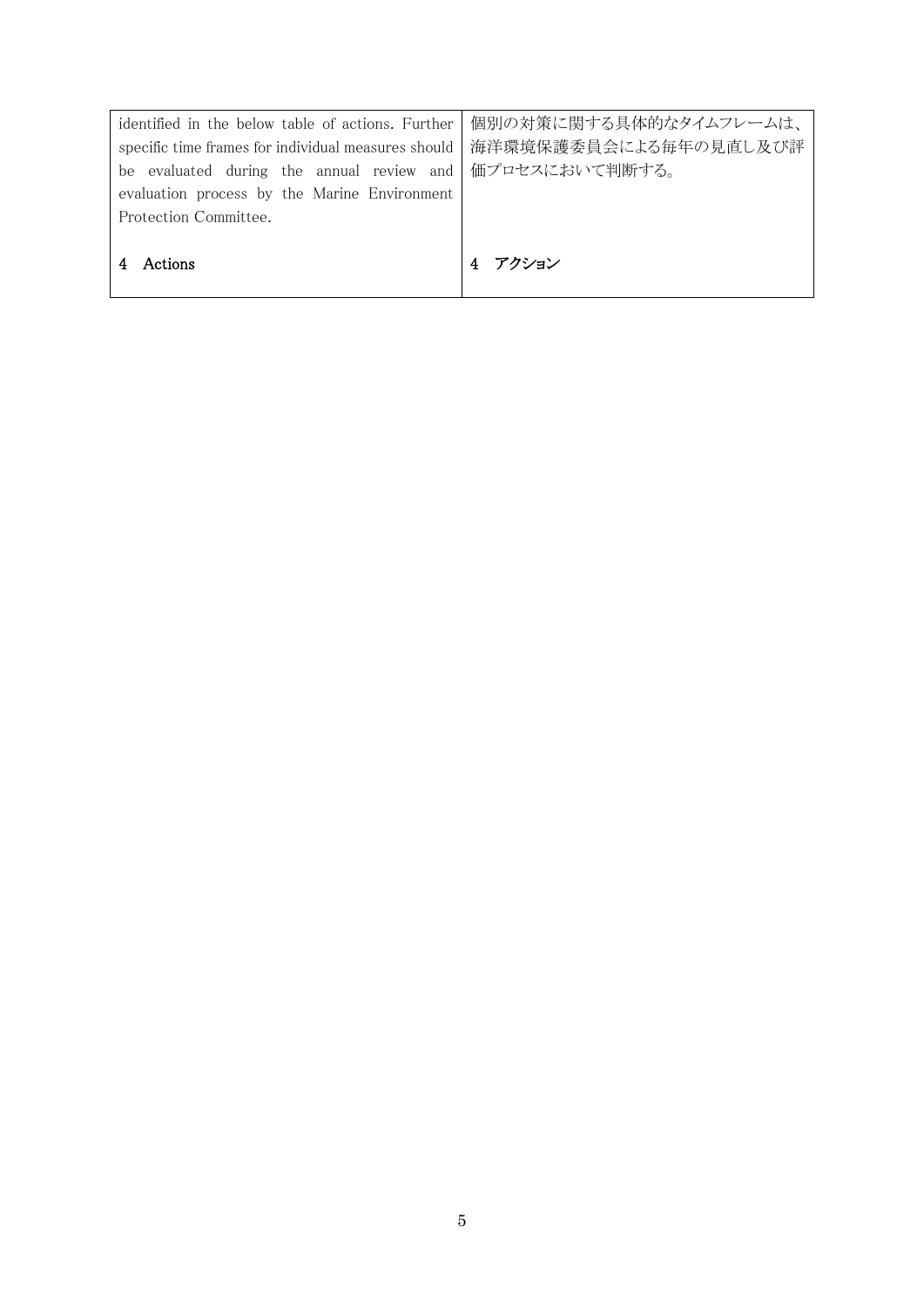|    | Outcome                                                                                           | <b>Measures</b>                                                                                                                                                                                                                                                     | <b>Parent</b><br>Organ | Coordinating/<br><b>Associated Organ</b>        | <b>Priority</b> | <b>Associated</b><br>partners |
|----|---------------------------------------------------------------------------------------------------|---------------------------------------------------------------------------------------------------------------------------------------------------------------------------------------------------------------------------------------------------------------------|------------------------|-------------------------------------------------|-----------------|-------------------------------|
| 1. | <b>Reduction of marine plastic</b><br>litter generated from, and<br>retrieved by, fishing vessels | Consider making the IMO Ship Identification Number Scheme<br>mandatory for all fishing vessels over 24 metres in length through an MEPC<br>amendment to the Cape Town Agreement once it enters into force.<br>Encourage the ratification of the Cape Town agreement | <b>MSC</b>             |                                                 |                 |                               |
| 2. |                                                                                                   | Consider making mandatory, through an appropriate IMO instrument MEPC<br>(e.g. MARPOL Annex V), the marking of fishing gear with the IMO<br>Ship Identification Number, in cooperation with the Food and<br>Agriculture Organization of the United Nations (FAO)    |                        | PPR / III (JWG)                                 |                 | <b>FAO</b>                    |
| 3. |                                                                                                   | Further investigate logging of the identification number for each item of MEPC<br>fishing gear on board a fishing vessel                                                                                                                                            |                        | PPR/III                                         |                 | <b>FAO</b>                    |
| 4. |                                                                                                   | Preparation of a circular reminding IMO Member States to collect MEPC<br>information from their registered fishing vessels regarding any discharge<br>or accidental loss of fishing gear                                                                            |                        | <b>PPR</b>                                      |                 |                               |
| 5. |                                                                                                   | Consider the development of best management practice to facilitate MEPC<br>incentives for fishing vessels to retrieve derelict fishing gear and deliver MSC<br>it to port reception facilities, in collaboration with FAO                                           |                        | $\sqrt{PPR}$ / $\text{III}$ (JWG)<br><b>SDC</b> |                 | <b>FAO</b>                    |
| 6. |                                                                                                   | Consider the issue of waste that has been collected during fishing MEPC<br>operations building on experience gathered from established projects                                                                                                                     |                        | <b>PPR</b>                                      |                 |                               |
| 7. |                                                                                                   | Review the application of placards, garbage management plans and<br>garbage record-keeping (regulation 10, MARPOL Annex V), for<br>example making the Garbage Record Book mandatory for ships<br>of 100 GT and above                                                | <b>MEPC</b>            | <b>PPR</b>                                      |                 |                               |
| 8. |                                                                                                   | Preparation of a circular reminding Member States to enforce MARPOL  MEPC<br>Annex V on fishing vessels through PSC measures.<br>Encourage port State control MoUs to develop PSC procedures that<br>include fishing vessels.                                       |                        | PPR / III                                       |                 |                               |

 $\sigma$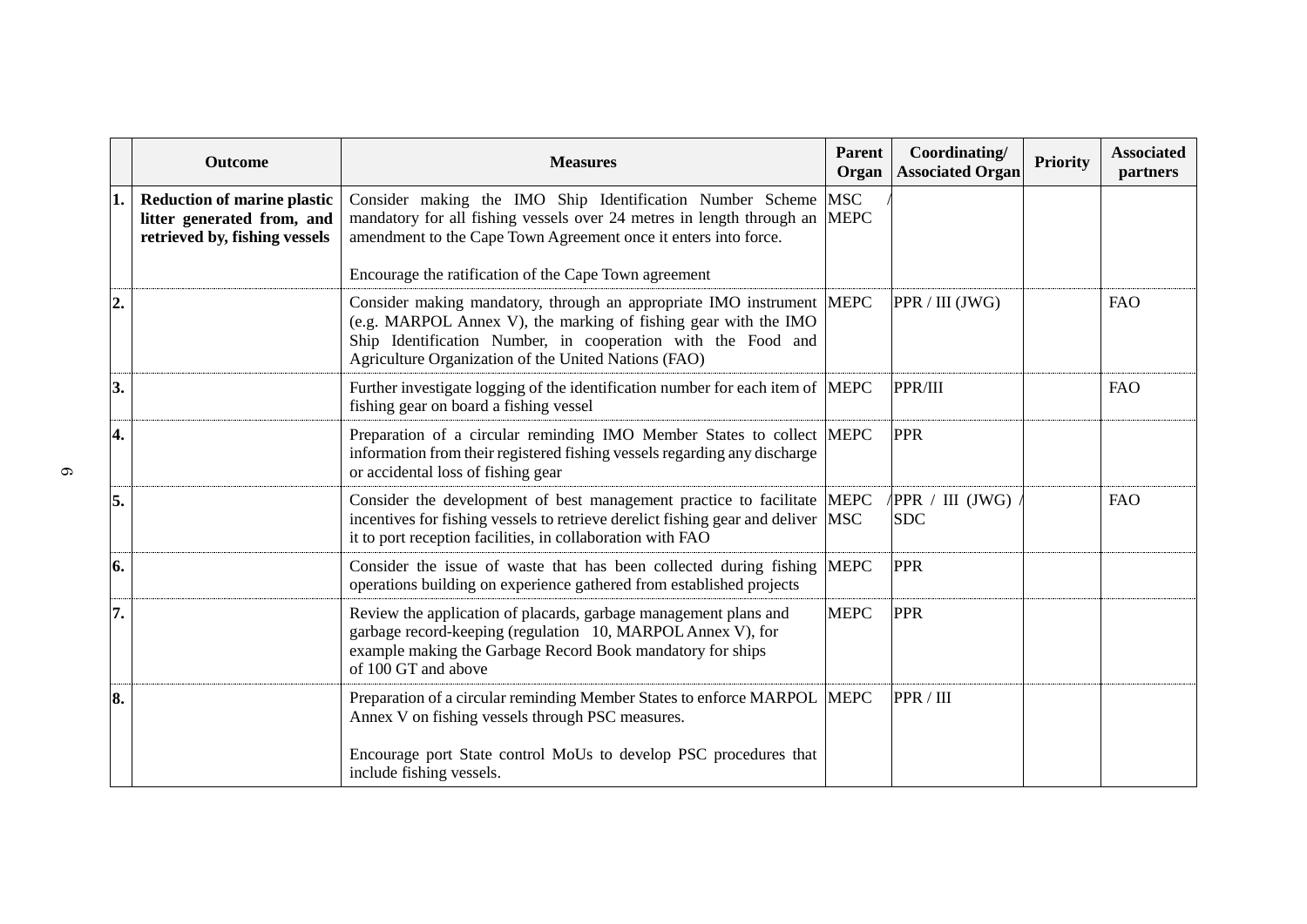|             | <b>Outcome</b>                                                                                                                                             | <b>Measures</b>                                                                                                                                                                                                                                                                                                                                                                                                                                                | <b>Parent</b><br>Organ    | Coordinating/<br><b>Associated Organ</b> | <b>Priority</b> | <b>Associated</b><br>partners |
|-------------|------------------------------------------------------------------------------------------------------------------------------------------------------------|----------------------------------------------------------------------------------------------------------------------------------------------------------------------------------------------------------------------------------------------------------------------------------------------------------------------------------------------------------------------------------------------------------------------------------------------------------------|---------------------------|------------------------------------------|-----------------|-------------------------------|
| $ 9\rangle$ | Reduction<br>shipping's<br>of<br>contribution<br>to<br>marine<br>plastic litter                                                                            | Review the application of placards, garbage management plans and<br>garbage record-keeping (regulation 10, MARPOL Annex V), for<br>example making the Garbage Record Book mandatory for ships<br>of 100 GT and above                                                                                                                                                                                                                                           | <b>MEPC</b>               | <b>PPR</b>                               |                 |                               |
| 10          |                                                                                                                                                            | Consider the establishment of a compulsory system of formatted<br>declarations of the loss of containers and the means on board to easily<br>identify the exact number of losses<br>Also, consider establishing an obligation to report through a<br>standardized procedure the loss of containers.                                                                                                                                                            | <b>MSC</b><br><b>MEPC</b> |                                          | X               |                               |
| 11          |                                                                                                                                                            | Consider ways to communicate the location of containers lost overboard MEPC<br>based on additional information to be provided by interested parties                                                                                                                                                                                                                                                                                                            |                           |                                          |                 |                               |
| 12          |                                                                                                                                                            | Consider the most appropriate instrument to address the responsibility<br>and liability for plastic consumer goods lost at sea from ships                                                                                                                                                                                                                                                                                                                      | <b>MEPC</b><br><b>LEG</b> | <b>PPR</b>                               |                 |                               |
| 13.         |                                                                                                                                                            | Consider enhancing the enforcement of MARPOL Annex V, including,<br>where possible, through a risk-based approach                                                                                                                                                                                                                                                                                                                                              | <b>MEPC</b>               | PPR / III                                |                 |                               |
|             | 14. Improvement<br>of<br>the<br><b>of</b><br>effectiveness<br>port<br>reception and facilities and<br>treatment<br>reducing<br>in<br>marine plastic litter | Consider the requirement for port reception facilities to provide for MEPC<br>separate garbage collection for plastic waste from ships, including<br>fishing gear to facilitate reuse or recycling                                                                                                                                                                                                                                                             |                           | <b>PPR</b>                               |                 |                               |
| 15.         |                                                                                                                                                            | Consider mechanisms to enhance the enforcement of MARPOL Annex<br>V requirements for the delivery of garbage to reception facilities                                                                                                                                                                                                                                                                                                                           | <b>MEPC</b>               | <b>PPR</b>                               |                 |                               |
| 16.         |                                                                                                                                                            | Consider the development of tools to support the implementation of cost MEPC<br>frameworks associated with port reception facilities, taking into account<br>the need to not create disincentives for the use of port reception facilities,<br>the potential benefits of cost incentives that provide no additional fees<br>based on volume and identifying waste types that can be reduced, reused<br>or recycled through schemes that identify waste revenue |                           | <b>PPR</b>                               |                 |                               |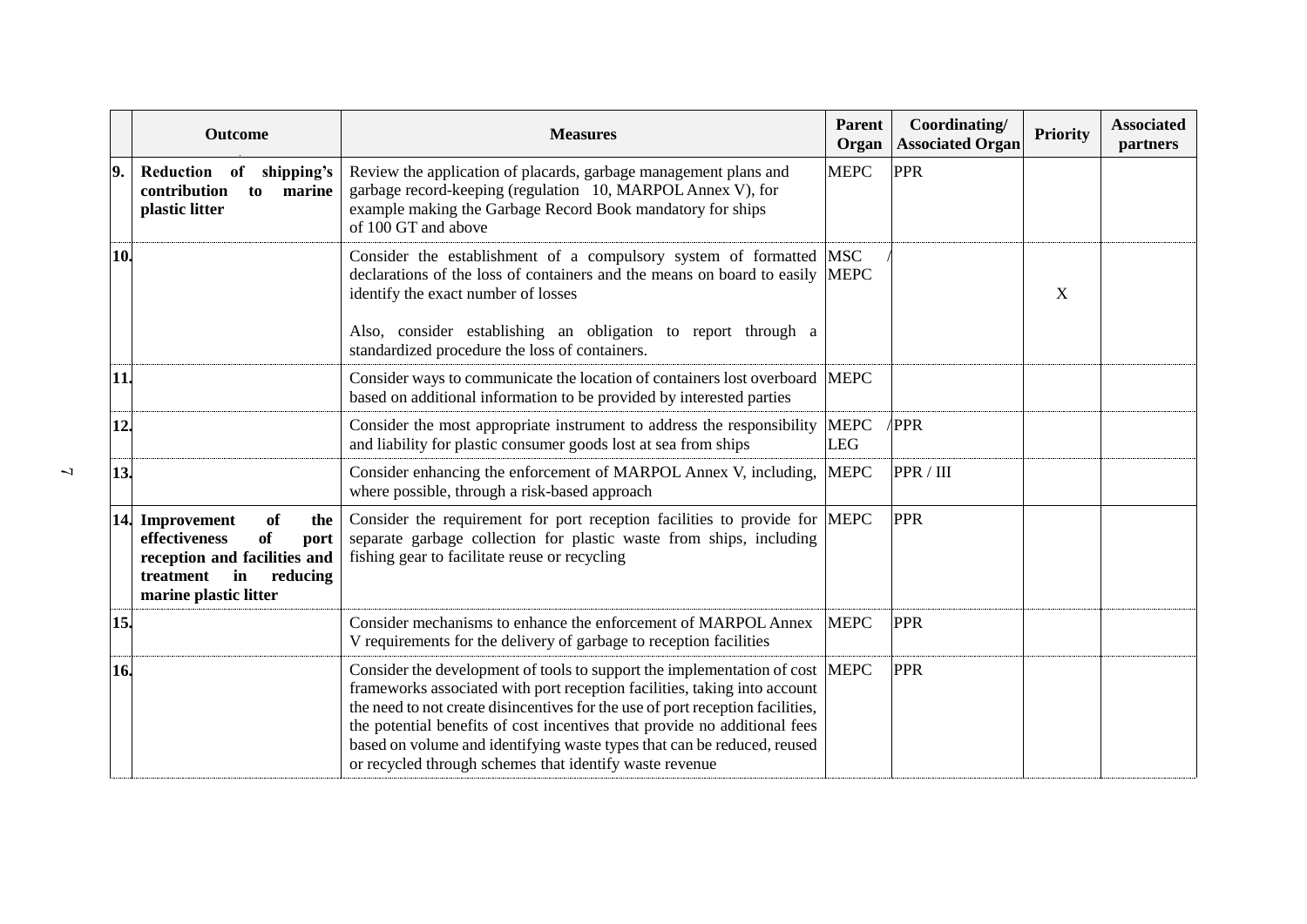| <b>Outcome</b>                                                          | <b>Measures</b>                                                                                                                                                                                                                                                                                                                                                                                                   | Parent<br>Organ | Coordinating/<br><b>Associated Organ</b> | <b>Priority</b> | <b>Associated</b><br>partners |
|-------------------------------------------------------------------------|-------------------------------------------------------------------------------------------------------------------------------------------------------------------------------------------------------------------------------------------------------------------------------------------------------------------------------------------------------------------------------------------------------------------|-----------------|------------------------------------------|-----------------|-------------------------------|
| 17                                                                      | IMO to encourage Member States to effectively implement their<br>obligation to provide adequate facilities at ports and terminals for the<br>reception of garbage, as required by regulation 8 of MARPOL Annex V                                                                                                                                                                                                  | <b>MEPC</b>     | PPR / III                                |                 |                               |
|                                                                         | Consider facilitating the mandatory use of port waste management plans<br>to ensure the provision of adequate waste reception facilities                                                                                                                                                                                                                                                                          |                 |                                          |                 |                               |
|                                                                         | Encourage Member States to address the entire process of plastic<br>garbage handling and ensure that landed garbage is managed in a<br>sustainable manner ashore.                                                                                                                                                                                                                                                 |                 |                                          |                 |                               |
|                                                                         | Identify information from the port waste management plans that can be<br>shared via the Global Integrated Shipping Information System (GISIS).                                                                                                                                                                                                                                                                    |                 |                                          |                 |                               |
|                                                                         | Take into consideration work being undertaken under the Convention<br>on the Prevention of Marine Pollution by Dumping of Wastes and<br>Other Matter 1972 (London Convention or LC) and its 1996 Protocol<br>(London Protocol or LP) (LC/LP) on this issue.                                                                                                                                                       |                 |                                          |                 |                               |
| 18.                                                                     | Further consider the impact on Small Island Developing States and on  MEPC<br>remote locations such as polar regions when planning for the disposal of<br>waste to land-based facilities.                                                                                                                                                                                                                         |                 | <b>PPR</b>                               |                 |                               |
| 19. Enhanced<br>public<br>awareness, education and<br>seafarer training | Consider ways to promote the work of IMO to address marine plastic MEPC<br>litter generated from ships.                                                                                                                                                                                                                                                                                                           |                 | <b>PPR</b>                               |                 |                               |
| 20.                                                                     | Consider tasking the HTW Sub-Committee with reviewing chapter III  MEPC<br>of STCW-F (Basic safety training for all fishing vessel personnel) to<br>ensure that all fishing vessel personnel, before being assigned any<br>shipboard duties, receive basic training on marine environment<br>awareness oriented on marine plastic litter including abandoned, lost or<br>otherwise discarded fishing gear (ALDFG) |                 | <b>HTW</b>                               |                 |                               |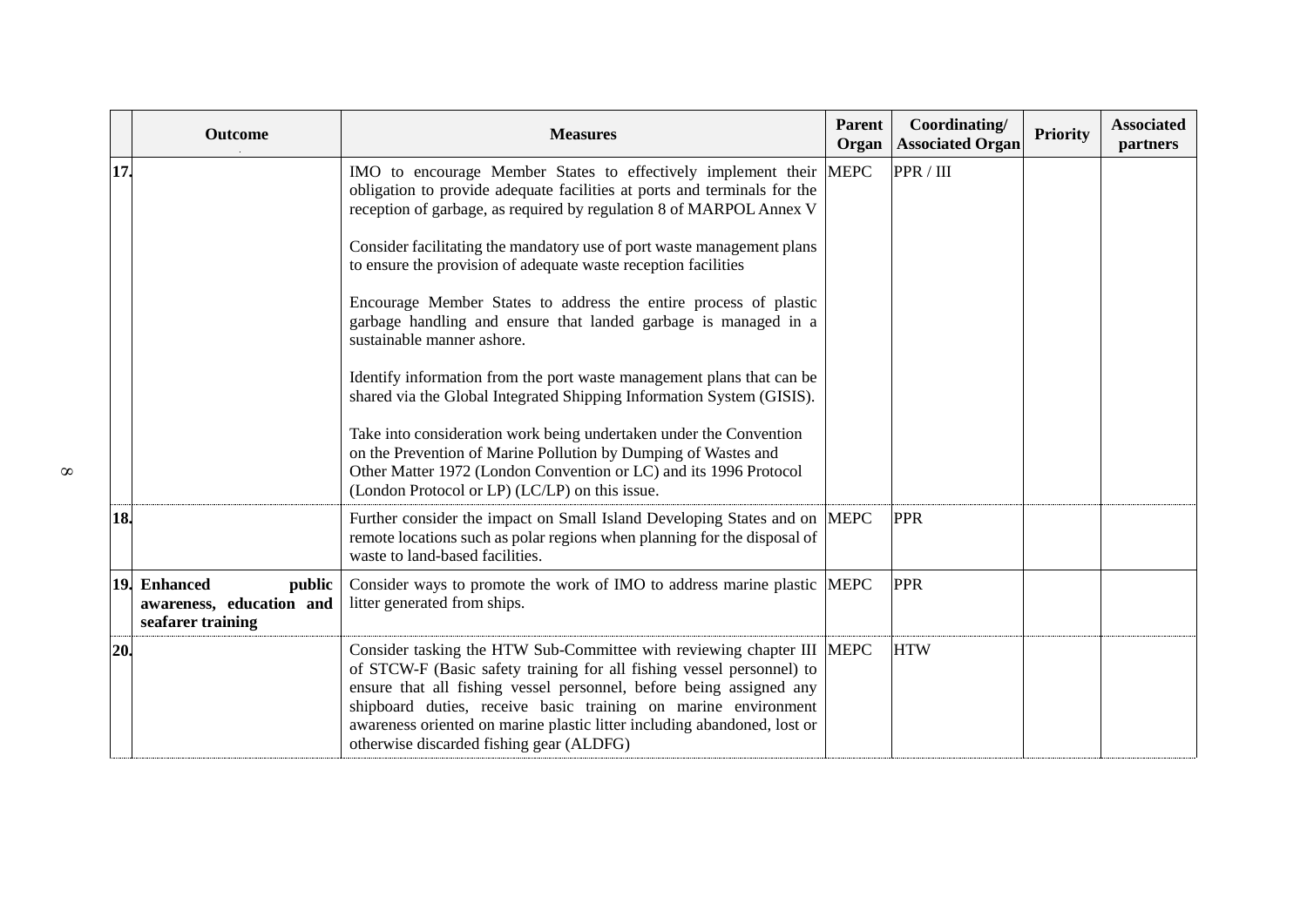|     | <b>Outcome</b>                                                                         | <b>Measures</b>                                                                                                                                                                                                                                                                                          | <b>Parent</b><br>Organ | Coordinating/<br><b>Associated Organ</b> | <b>Priority</b> | <b>Associated</b><br>partners                                                                                     |
|-----|----------------------------------------------------------------------------------------|----------------------------------------------------------------------------------------------------------------------------------------------------------------------------------------------------------------------------------------------------------------------------------------------------------|------------------------|------------------------------------------|-----------------|-------------------------------------------------------------------------------------------------------------------|
| 21. |                                                                                        | Consider how the model course "Marine Environmental Awareness"<br>1.38" could be amended/revised to specifically address marine plastic<br>litter.                                                                                                                                                       | <b>MEPC</b>            | <b>HTW/PPR</b>                           |                 |                                                                                                                   |
|     |                                                                                        | Further consider how to ensure familiarization of all seafarers within the<br>existing STCW (International Convention on Standards and Training,<br>Certification and Watch keeping for Seafarers) minimum requirements<br>and taking into account existing best practice, guidelines and<br>programmes. |                        |                                          |                 |                                                                                                                   |
|     | 22. Improved understanding of<br>the contribution of ships to<br>marine plastic litter | Consider extending the reporting requirement in regulation 10.6 of MEPC<br>MARPOL Annex V to include reporting data on discharge or accidental<br>loss of fishing gear by the flag State to IMO via GISIS or other means if<br>appropriate                                                               |                        | PPR / III                                |                 |                                                                                                                   |
| 23. |                                                                                        | Encourage Member States and international organizations that have MEPC<br>conducted any scientific research related to marine litter to share the<br>results of such research, including any information on the areas<br>contaminated by marine litter from ships                                        |                        | <b>PPR</b>                               | X               |                                                                                                                   |
| 24  |                                                                                        | Conduct a study on marine plastic litter, including macro and MEPC<br>microplastics, from all ships.                                                                                                                                                                                                     | LC-LP                  | <b>PPR</b>                               | X               | GESAMP,<br>FAO, UN<br>Environme<br>nt, RFMOs,<br>World<br>Oceans<br>Assessment<br>Regional<br>Seas<br>Conventions |
| 25. |                                                                                        | Invite Member States and international organizations to undertake<br>studies to better understand microplastics from ships                                                                                                                                                                               |                        |                                          | $\mathbf X$     |                                                                                                                   |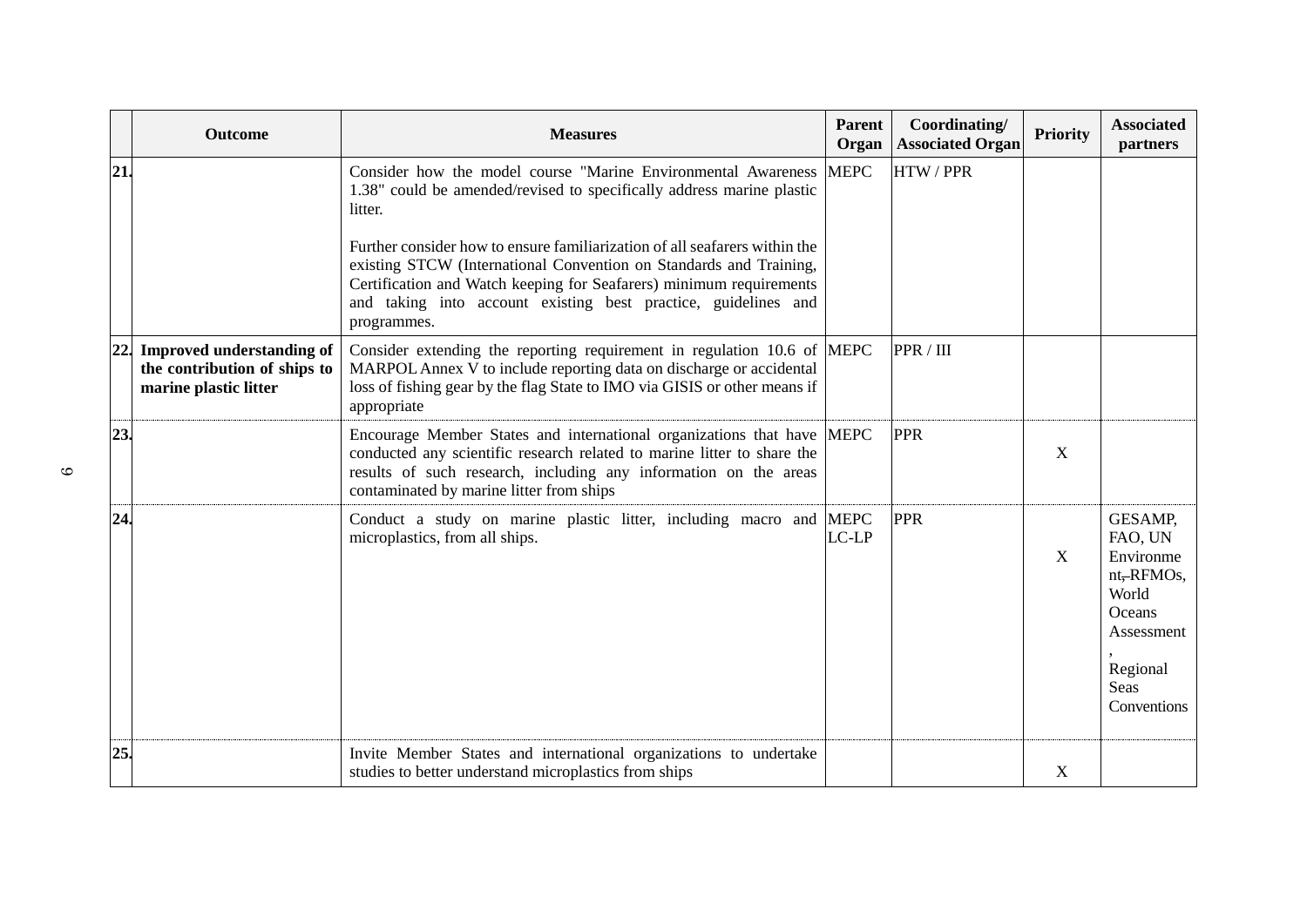|     | <b>Outcome</b>                                                                                                         | <b>Measures</b>                                                                                                                                                                                                                                            | Parent<br>Organ      | Coordinating/<br><b>Associated Organ</b> | <b>Priority</b> | <b>Associated</b><br>partners |
|-----|------------------------------------------------------------------------------------------------------------------------|------------------------------------------------------------------------------------------------------------------------------------------------------------------------------------------------------------------------------------------------------------|----------------------|------------------------------------------|-----------------|-------------------------------|
| 26. | <b>Improved understanding of</b><br>the regulatory framework<br>with marine<br>associated<br>plastic litter from ships | Consider the development of a regulatory framework matrix for the MEPC<br>purpose of a gap analysis*                                                                                                                                                       |                      | PPR / III                                | X               |                               |
| 27. | Strengthened international<br>cooperation                                                                              | Make information available to the United Nations Environment<br>Agency (UNEA)                                                                                                                                                                              | <b>MEPC</b><br>LC/LP | <b>PPR</b>                               |                 |                               |
| 28  |                                                                                                                        | Continue work with other United Nations bodies and agencies, as well MEPC<br>as with international fora, which are active in the matter of marine plastic LC/LP<br>litter from shipping, such as through the Global Partnership on Marine<br>Litter (GPML) |                      | <b>PPR</b>                               | X               |                               |
| 29. | technical<br><b>Targeted</b><br>cooperation<br>and capacity<br>building                                                | Address implementation issues related to the action plan to address MEPC<br>marine plastic litter from ships in the context of IMO technical TCC<br>cooperation and capacity building activities                                                           |                      | PPR / III                                |                 |                               |
| 30. |                                                                                                                        | Consider the establishment of externally funded major projects under MEPC<br>the auspices of IMO in support of the action plan to address marine<br>plastic litter from ships                                                                              |                      | <b>PPR</b>                               |                 |                               |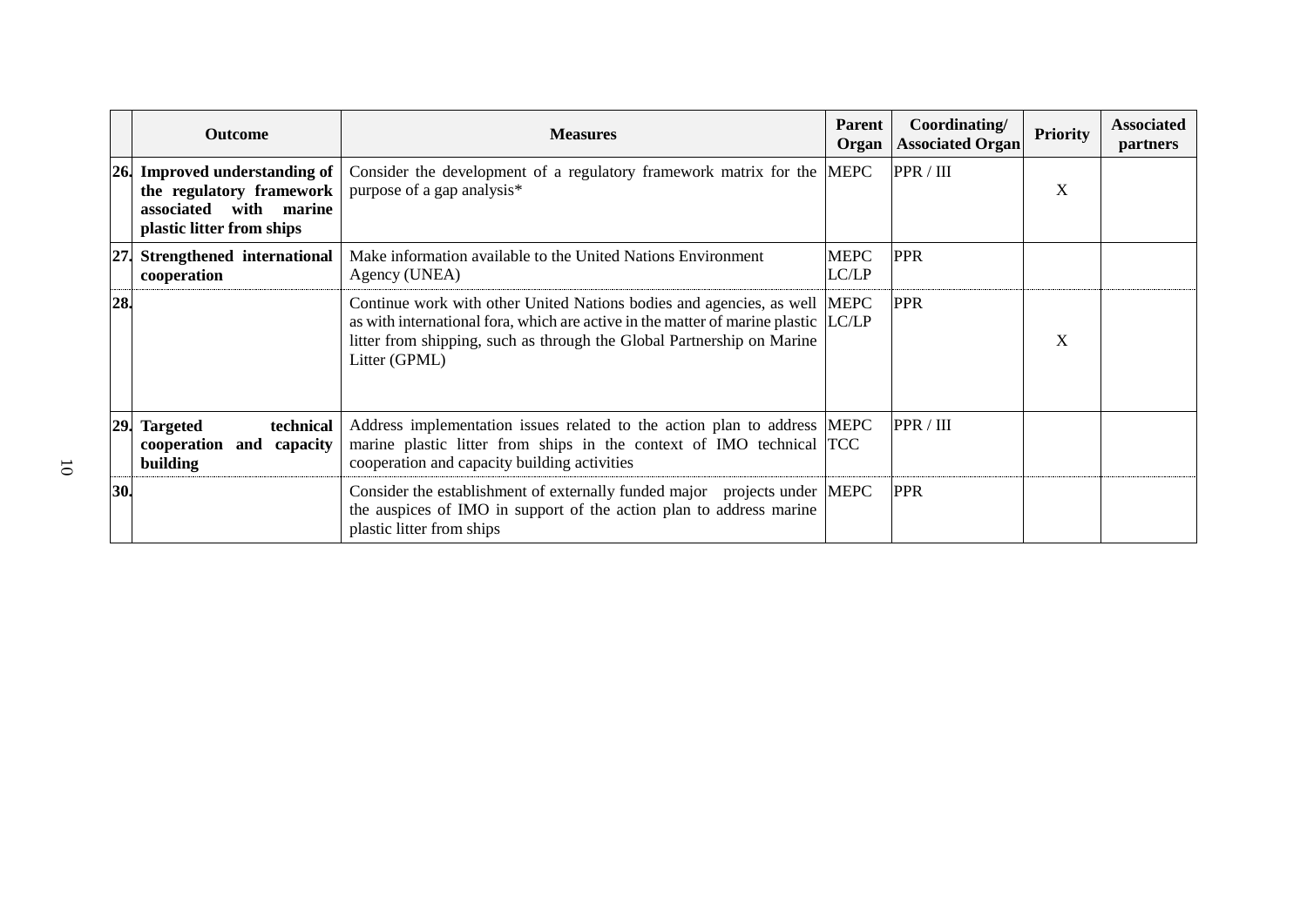|                | 成果                                  | 対策                                                                                                                | 主要<br>組織                  | 連携/関連組織                                | 優先<br>事項 | 関連<br>パートナー |
|----------------|-------------------------------------|-------------------------------------------------------------------------------------------------------------------|---------------------------|----------------------------------------|----------|-------------|
| 1.             | 漁船において発生、回収さ<br>れた海洋プラスチックごみの<br>削減 | 2012 年のケープタウン協定発効後の改正により、全長 24m を超える<br>全ての漁船にIMO船舶識別番号制度を義務化することを検討する。                                           | <b>MSC</b><br><b>MEPC</b> |                                        |          |             |
|                |                                     | ケープタウン協定の批准を奨励する。                                                                                                 |                           |                                        |          |             |
| $\overline{2}$ |                                     | FAOと協力し、適切な IMO 規則(例:MARPOL 条約附属書 V)の下  MEPC<br>での IMO 船舶識別番号による漁具マーキングの義務化について検<br>討する。                          |                           | PPR / III (JWG)                        |          | <b>FAO</b>  |
| 3.             |                                     | 漁船における各漁具の番号に関する記録について、さらなる調査を MEPC<br>行う。                                                                        |                           | PPR/III                                |          | <b>FAO</b>  |
| 4.             |                                     | 登録された漁船からの漁具の排出又は偶発的な流失に関する情報 MEPC<br>収集をIMO加盟国にリマインドする回章を準備する。                                                   |                           | <b>PPR</b>                             |          |             |
| 5.             |                                     | FAO と協力し、放棄された漁具の回収及び、回収した漁具の港湾受<br>入施設への引き渡しに関して、漁船にインセンティブを与えるための<br>ベストマネジメントプラクティスの作成について検討する。                | <b>MEPC</b><br><b>MSC</b> | $\sqrt{PPR}$ / III (JWG)<br><b>SDC</b> |          | <b>FAO</b>  |
| 6.             |                                     | 既存のプロジェクトにおける経験に基づき、漁業活動中に収集された<br>廃棄物の問題について検討する。                                                                | <b>MEPC</b>               | <b>PPR</b>                             |          |             |
| 7.             |                                     | MARPOL 条約附属書 V 第 10 規則「プラカードの掲示、廃物管理計 MEPC<br>画及び廃物記録の保持」の適用に関する見直しを行う(例えば、廃物<br>記録簿を総トン数 100トン以上の船舶に対して義務化するなど)。 |                           | <b>PPR</b>                             |          |             |
| 8.             |                                     | PSC における漁船への MARPOL 条約附属書 V の実施を加盟国に MEPC<br>リマインドする回章を準備する。                                                      |                           | PPR / III                              |          |             |
|                |                                     | 漁船を含む PSC 手順の策定に関する PSC 覚書(MoU)を奨励する。                                                                             |                           |                                        |          |             |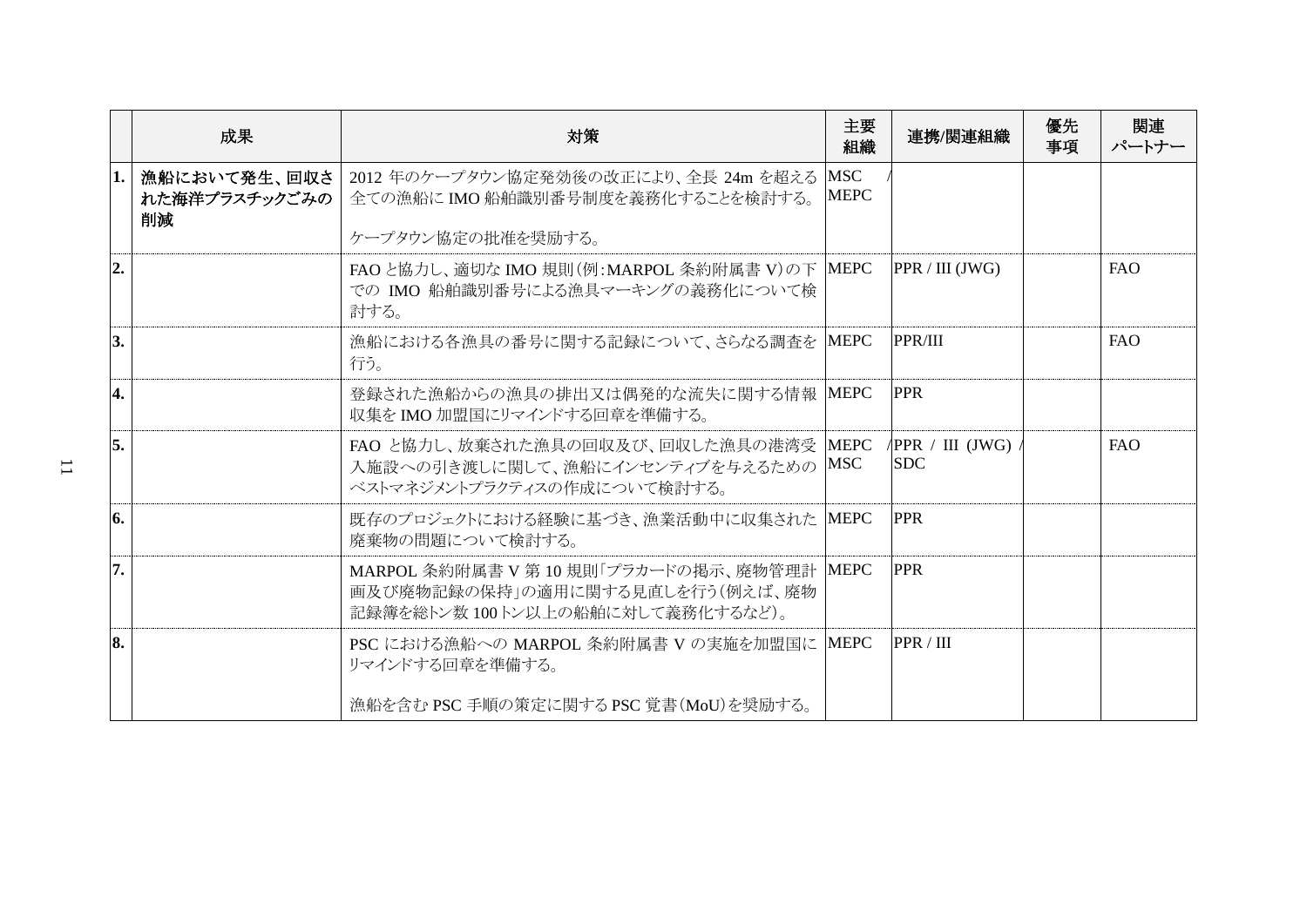|            | 成果                                             | 対策                                                                                                                                                                                                 | 主要<br>組織                  | 連携/関連組織    | 優先<br>事項    | 関連<br>パートナー |
|------------|------------------------------------------------|----------------------------------------------------------------------------------------------------------------------------------------------------------------------------------------------------|---------------------------|------------|-------------|-------------|
| 9.         | 海洋プラスチックごみに関<br>する海運の寄与の低減                     | No.7と同じ:MARPOL 条約附属書 V 第10規則「プラカードの掲示、<br>廃物管理計画及び廃物記録の保持」の適用に関する見直しを行う<br>(例えば、廃物記録簿を総トン数 100トン以上の船舶に対して義務化<br>するなど)。                                                                             | <b>MEPC</b>               | <b>PPR</b> |             |             |
| <b>10.</b> |                                                | コンテナ流失に関する定型の申告を義務化する制度の確立及び、正<br>確な流失数を船上で容易に特定する方法について検討する。<br>また、標準化された手順によるコンテナ流失の報告の義務化につい<br>ても検討する。                                                                                         | <b>MSC</b><br><b>MEPC</b> |            | $\mathbf X$ |             |
| 11.        |                                                | 船外に流失したコンテナの場所を把握する方法について、関係者が<br>提供する追加情報に基づき検討する。                                                                                                                                                | <b>MEPC</b>               |            |             |             |
| 12.        |                                                | 船舶から海洋へのプラスチック消費財の流出に関する責任・責務に<br>対処するための最適な規則について検討する。                                                                                                                                            | <b>MEPC</b><br>LEG        | /PPR       |             |             |
| 13.        |                                                | MARPOL 条約附属書Vの実施強化について、可能であればリスク MEPC<br>ベースアプローチによることを含めて、検討する。                                                                                                                                   |                           | PPR / III  |             |             |
|            | 14  海洋プラスチックごみの削<br>減に関する港湾受入施設及<br>び処理の有効性の向上 | 再利用又はリサイクルを促進するため、港湾受入施設において漁具 MEPC<br>を含む船舶からのプラスチック廃棄物の分別回収を行うための要件に<br>ついて検討する。                                                                                                                 |                           | <b>PPR</b> |             |             |
| 15.        |                                                | 受入施設への廃物の引き渡しに関するMARPOL 条約附属書Vの要 MEPC<br>件の実施強化の方法について検討する。                                                                                                                                        |                           | <b>PPR</b> |             |             |
| 16.        |                                                | 次の事項を考慮して、港湾受入施設に関連する料金体系の設定を MEPC<br>支援する方法を策定することについて検討する: 港湾受入施設の使<br>用を妨げる要因を作らない必要があること、量に基づく追加料金を課<br>さないことによるコストインセンティブの利点、及び、廃棄物による収益<br>を把握することにより 3R(削減、再利用、リサイクル)が可能な廃棄物<br>の種類を特定すること。 |                           | <b>PPR</b> |             |             |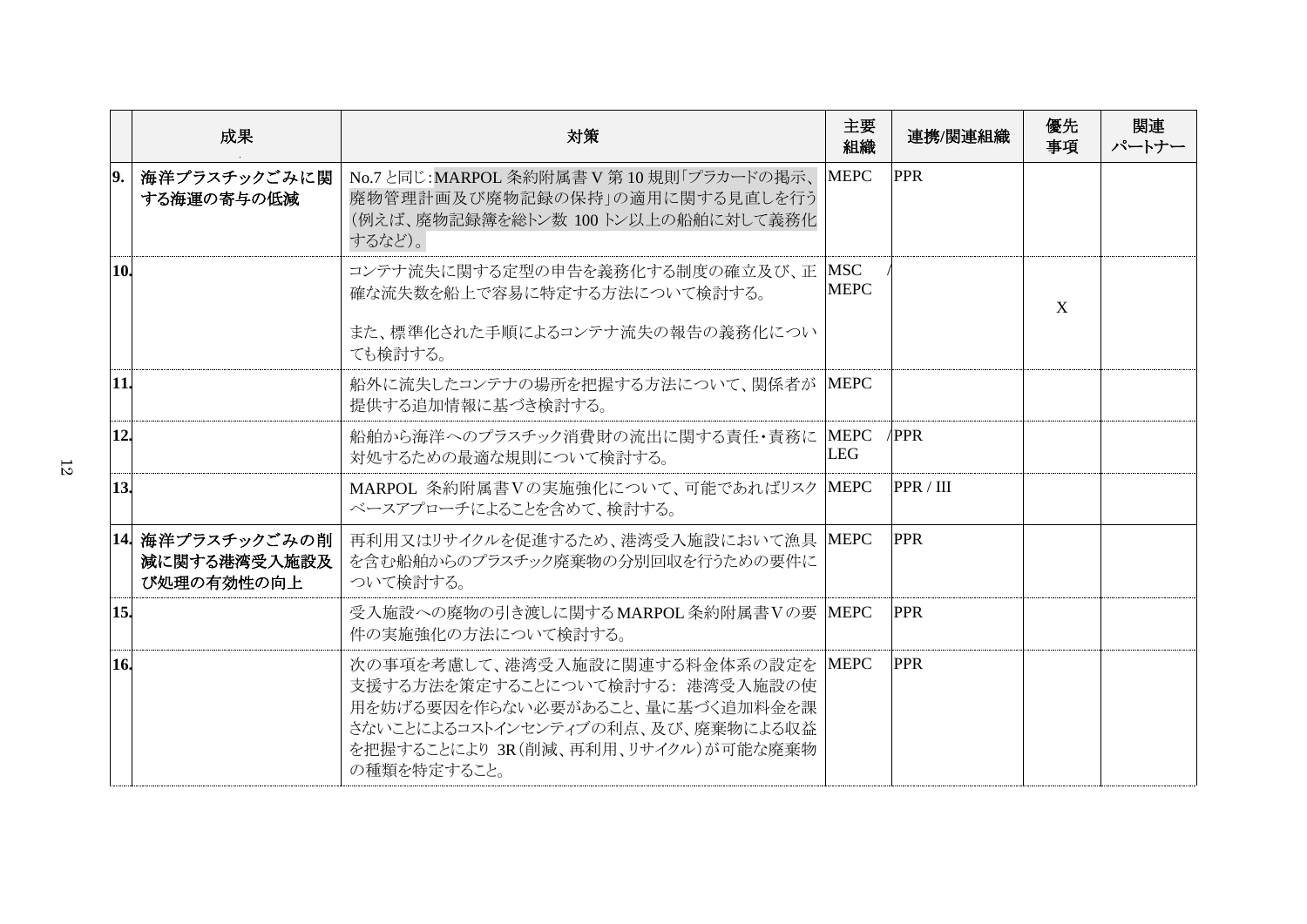|     | 成果                        | 対策                                                                                                                                                                  | 主要<br>組織 | 連携/関連組織    | 優先<br>事項 | 関連<br>パートナー |
|-----|---------------------------|---------------------------------------------------------------------------------------------------------------------------------------------------------------------|----------|------------|----------|-------------|
| 17. |                           | 加盟国に対し、MARPOL 条約附属書 V 第 8 規則に定められる、港 MEPC<br>及び係留施設における廃物受け入れのための適当な施設の提供義<br>務を効果的に実施するよう奨励する。                                                                     |          | PPR / III  |          |             |
|     |                           | 適切な廃棄物受入施設の提供を確保するため、港湾廃棄物管理計<br>画の使用義務の促進について検討する。                                                                                                                 |          |            |          |             |
|     |                           | 加盟国に対し、プラスチックごみの処理に関する全てのプロセスに取<br>り組み、陸上のごみは陸上において持続可能な方法で確実に管理<br>することを奨励する。                                                                                      |          |            |          |             |
|     |                           | GISIS によって共有できる港湾廃棄物管理計画の情報を特定する。                                                                                                                                   |          |            |          |             |
|     |                           | この問題に関してロンドン条約及びロンドン議定書(LC / LP)の下で<br>行われている作業を考慮する。                                                                                                               |          |            |          |             |
| 18. |                           | 陸上施設への廃棄物の処分について計画する際は、小島嶼開発途 MEPC<br>上国及び極域等の遠隔地への影響についてさらなる検討を行う。                                                                                                 |          | <b>PPR</b> |          |             |
|     | 19  社会の意識改善、教育、船  <br>員訓練 | 船舶からの海洋プラスチック廃棄物に対処するための IMO の活動を MEPC<br>促進する方法を検討する。                                                                                                              |          | <b>PPR</b> |          |             |
| 20. |                           | 全ての漁船の船員が船上で業務を行う前に逸失・投棄漁具 MEPC<br>(ALDFG)を含む海洋プラスチックごみに関する海洋環境への意識に<br>ついての基礎訓練を受けることを確保するため、STCW-F 第 III 章(全<br>ての漁船の船員のための基本的な安全訓練)の見直しを HTW 小委<br>員会に課すことを検討する。 |          | <b>HTW</b> |          |             |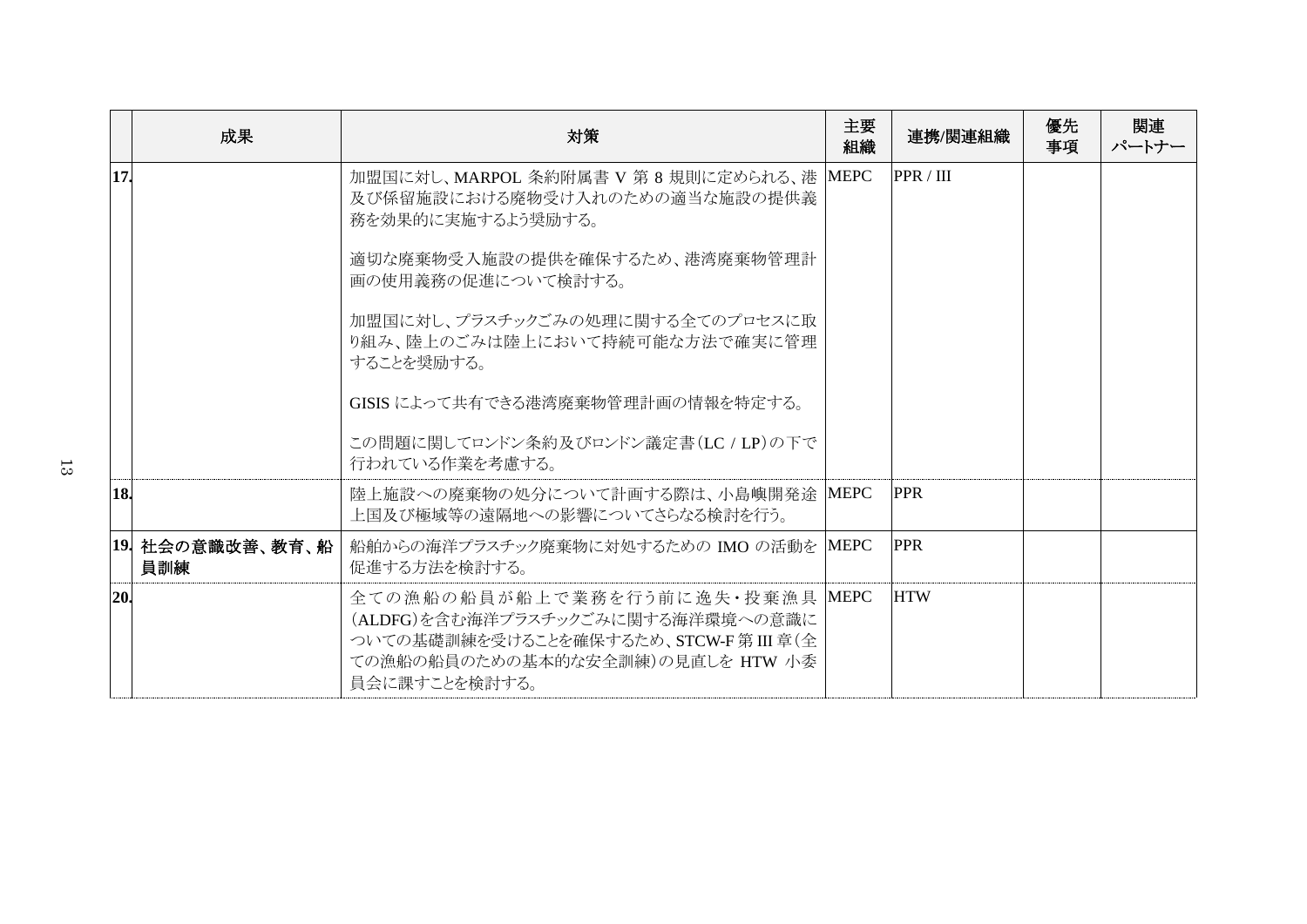|     | 成果                                        | 対策                                                                                                                                           | 主要<br>組織             | 連携/関連組織        | 優先<br>事項 | 関連<br>パートナー                                                                                                                |
|-----|-------------------------------------------|----------------------------------------------------------------------------------------------------------------------------------------------|----------------------|----------------|----------|----------------------------------------------------------------------------------------------------------------------------|
| 21  |                                           | モデルコース「Marine Environmental Awareness 1.38」について、海洋 MEPC<br>プラスチックごみに具体的に対応するためにどのような修正/見直しが<br>可能か検討する。<br>さらに、既存のベストプラクティス、ガイドライン及びプログラムを考慮 |                      | <b>HTW/PPR</b> |          |                                                                                                                            |
|     |                                           | し、既存の STCW 条約(船員の訓練及び資格証明並びに当直の基<br>準に関する国際条約)の最低要件について全ての船員の習熟を確実<br>にする方法を検討する。                                                            |                      |                |          |                                                                                                                            |
|     | 22  海洋プラスチックごみに関 <br>する船舶の寄与についての<br>理解向上 | MARPOL 条約附属書V第 10 規則第6項の報告要件について、漁 MEPC<br>具の排出又は偶発的な流失に関する、旗国から IMO への GISIS 又<br>は適宜他の方法によるデータ報告を含めるよう拡張することを検討す<br>る。                     |                      | PPR / III      |          |                                                                                                                            |
| 23. |                                           | 海洋ごみに関する科学的調査を行った加盟国及び国際機関に対し、MEPC<br>調査結果(船舶からの海洋ごみで汚染された地域に関する情報を含<br>む。)の共有を奨励する。                                                         |                      | <b>PPR</b>     | X        |                                                                                                                            |
| 24. |                                           | 全ての船舶からのマクロ・マイクロプラスチックを含む海洋プラスチック<br>ごみに関する調査を実施する。                                                                                          | <b>MEPC</b><br>LC-LP | <b>PPR</b>     | X        | GESAMP,<br>FAO, UN<br>Environme<br>nt, RFMOs,<br>World<br><b>Oceans</b><br>Assessment<br>, Regional<br>Seas<br>Conventions |
| 25. |                                           | 加盟国及び国際機関に対し、船舶からのマイクロプラスチックに関す<br>る理解向上のための調査を実施するよう要請する。                                                                                   |                      |                | X        |                                                                                                                            |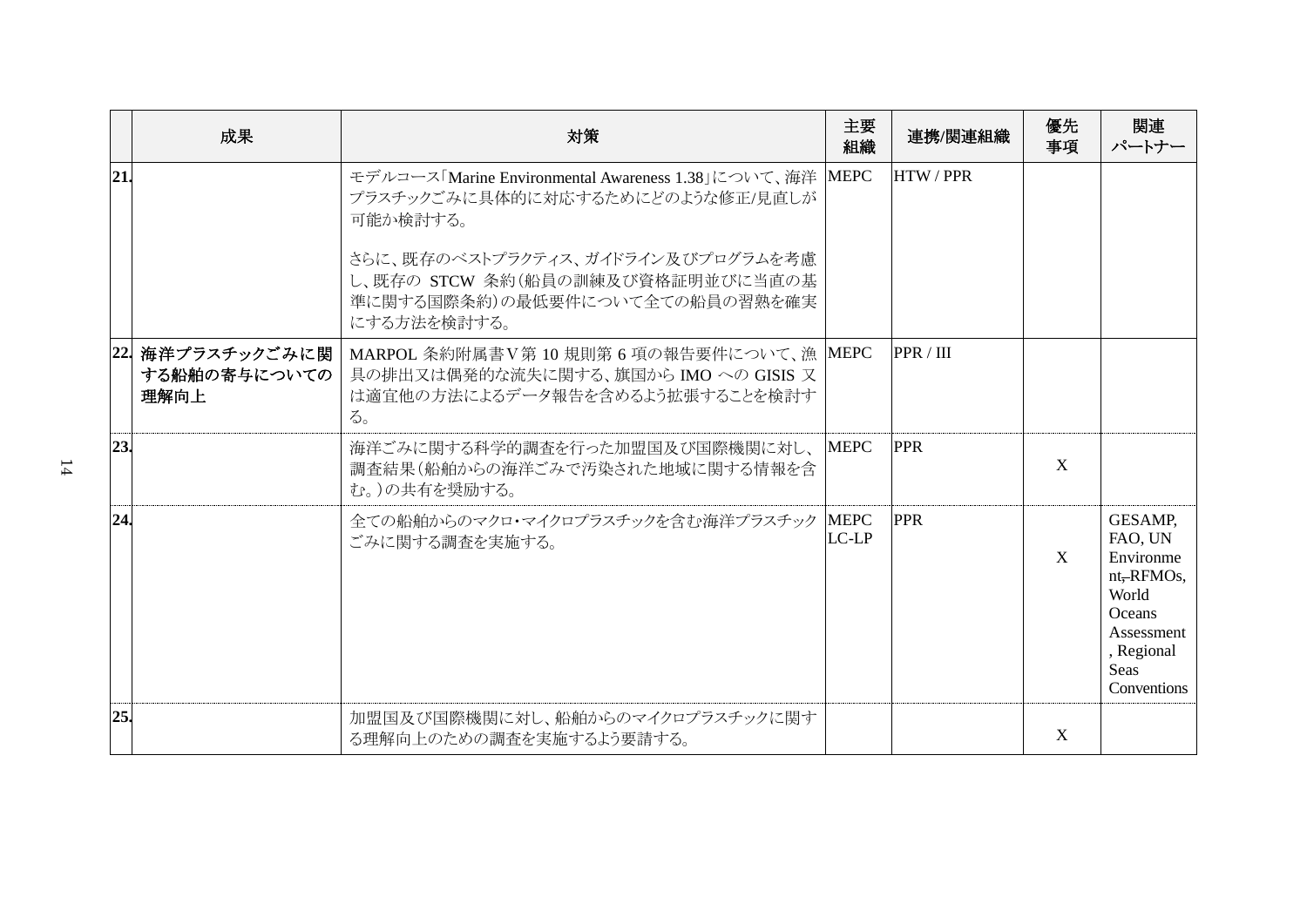|            | 成果                                        | 対策                                                                                                       | 主要<br>組織             | 連携/関連組織    | 優先<br>事項 | 関連<br>パートナー |
|------------|-------------------------------------------|----------------------------------------------------------------------------------------------------------|----------------------|------------|----------|-------------|
| <b>26.</b> | 船舶からの海洋プラスチック<br>ごみに関連する規制枠組に<br>ついての理解向上 | ギャップ分析のための規制枠組一覧の作成について検討する。                                                                             | MEPC                 | PPR / III  | X        |             |
| 27.        | 国際協力の強化                                   | UNEA への情報提供を行う。                                                                                          | <b>MEPC</b><br>LC/LP | <b>PPR</b> |          |             |
| 28.        |                                           | 海洋ごみに関するグローバル・パートナーシップ (GPML) 等を通じ MEPC<br>て、他の国連機関や、船舶からの海洋プラスチックごみ問題に積極的 LC/LP<br>である国際フォーラムとの協力を継続する。 |                      | <b>PPR</b> | X        |             |
|            | 29. 対象となる技術協力及びキ<br>ャパシティビルディング           | IMO の技術協力及びキャパシティビルディングに関連する、本アクシ<br>ョンプランの実施上の問題に対処する。                                                  | MEPC<br>TCC          | PPR / III  |          |             |
| 30         |                                           | IMO の下で、本アクションプランを支援するための外部資金による大 MEPC<br>規模プロジェクトを設立することを検討する。                                          |                      | <b>PPR</b> |          |             |